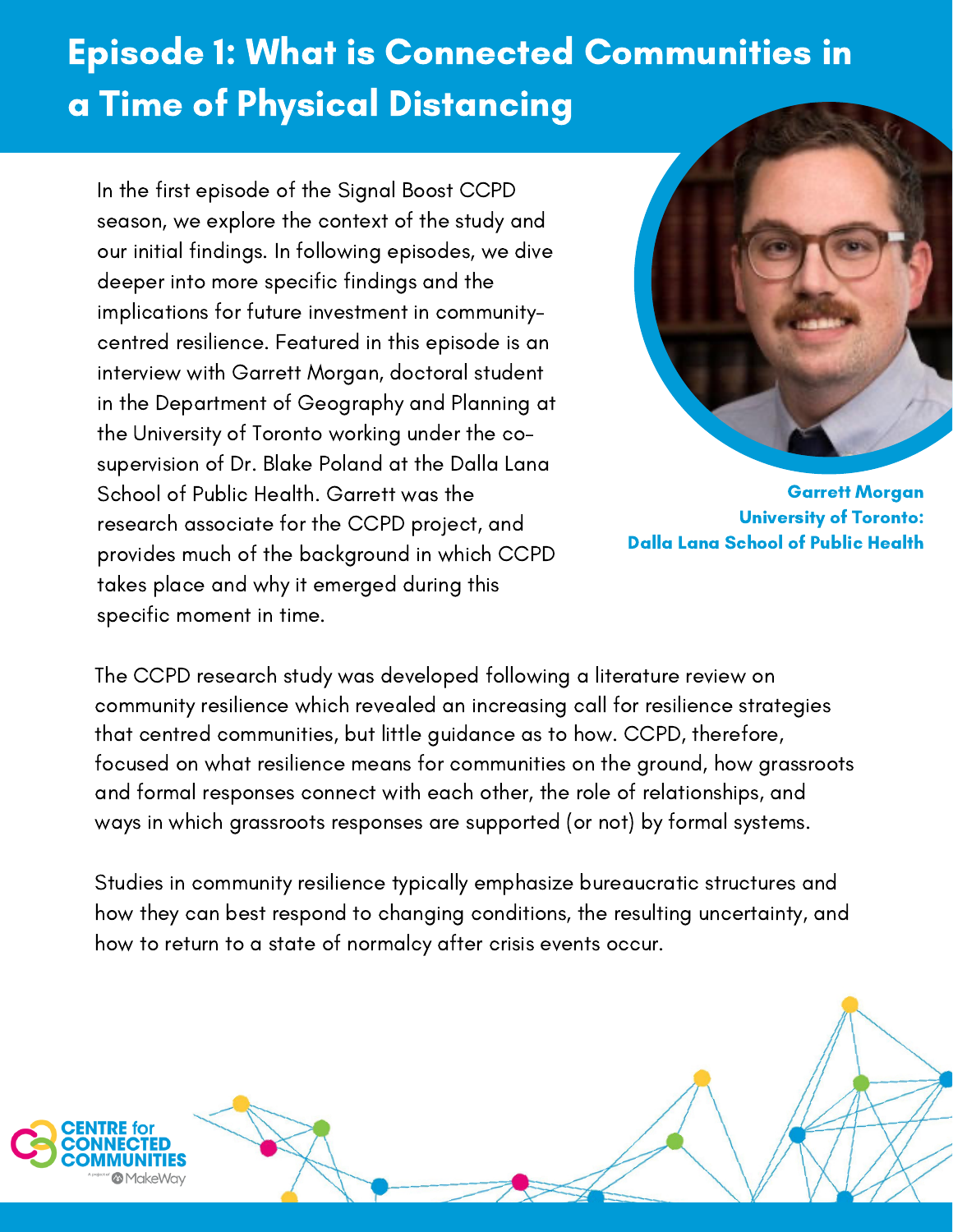Maintaining focus on large systems ignores lived realities of people, and especially those in already marginalized communities with challenges that were exacerbated by the pandemic and its impacts. In these communities, returning to a state of "normal" is unacceptable because "normal", in many cases, led to the marginalization of communities in the first place. As we learned through the CCPD project, the role of grassroots' groups is critical to bouncing forward in ways that are more equitable, and this requires significant relationship-building and communication between the grassroots, and the decision-makers that impact their lives.

Our research findings demonstrated that there is a fundamental disconnect between formal emergency responses to crises and the on the ground grassroots response. Specifically, our research shows that:

- In a crisis grassroots leaders in marginalized communities step up to fill gaps left by the formal systems, often at great personal cost
- There are few two way communication channels between grassroots groups working on the ground and the official response to a crisis
- Where there were good pre-existing relationships between organizations and grassroots groups, the social infrastructure that was in place pre-pandemic was better able to support grassroots responses

Garrett explains that "what we did on [this project] is that we tried to track or highlight specific actions or context or pre-existing relationships that lead to either positive or negative, community responses. We're really [focused] on community relationships, [...]not just from community member to community member but also [...] how residents relate to community agencies or organizations that are active in their neighborhood."